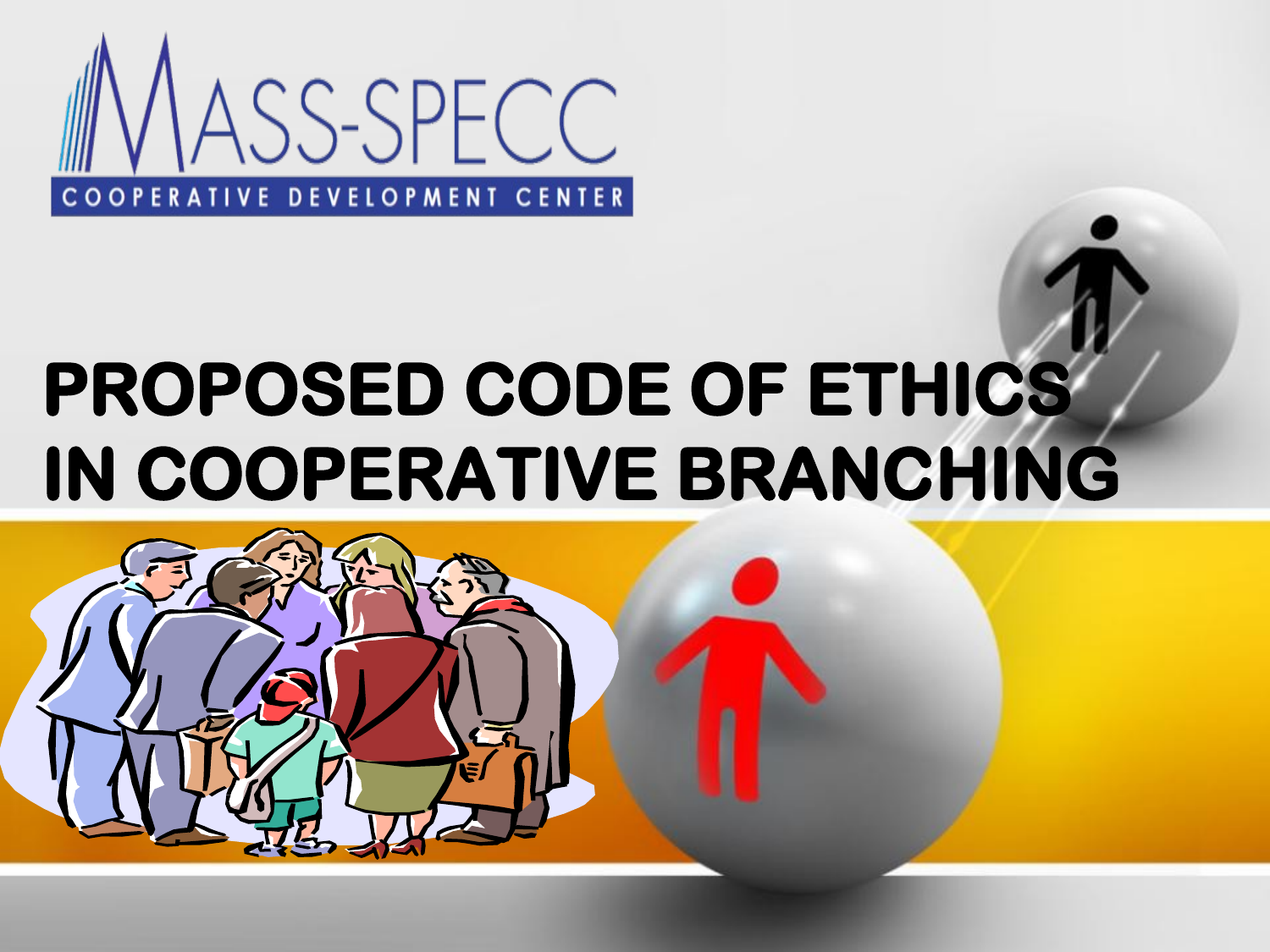#### **Consultation Areas Attended by Coop-Members**

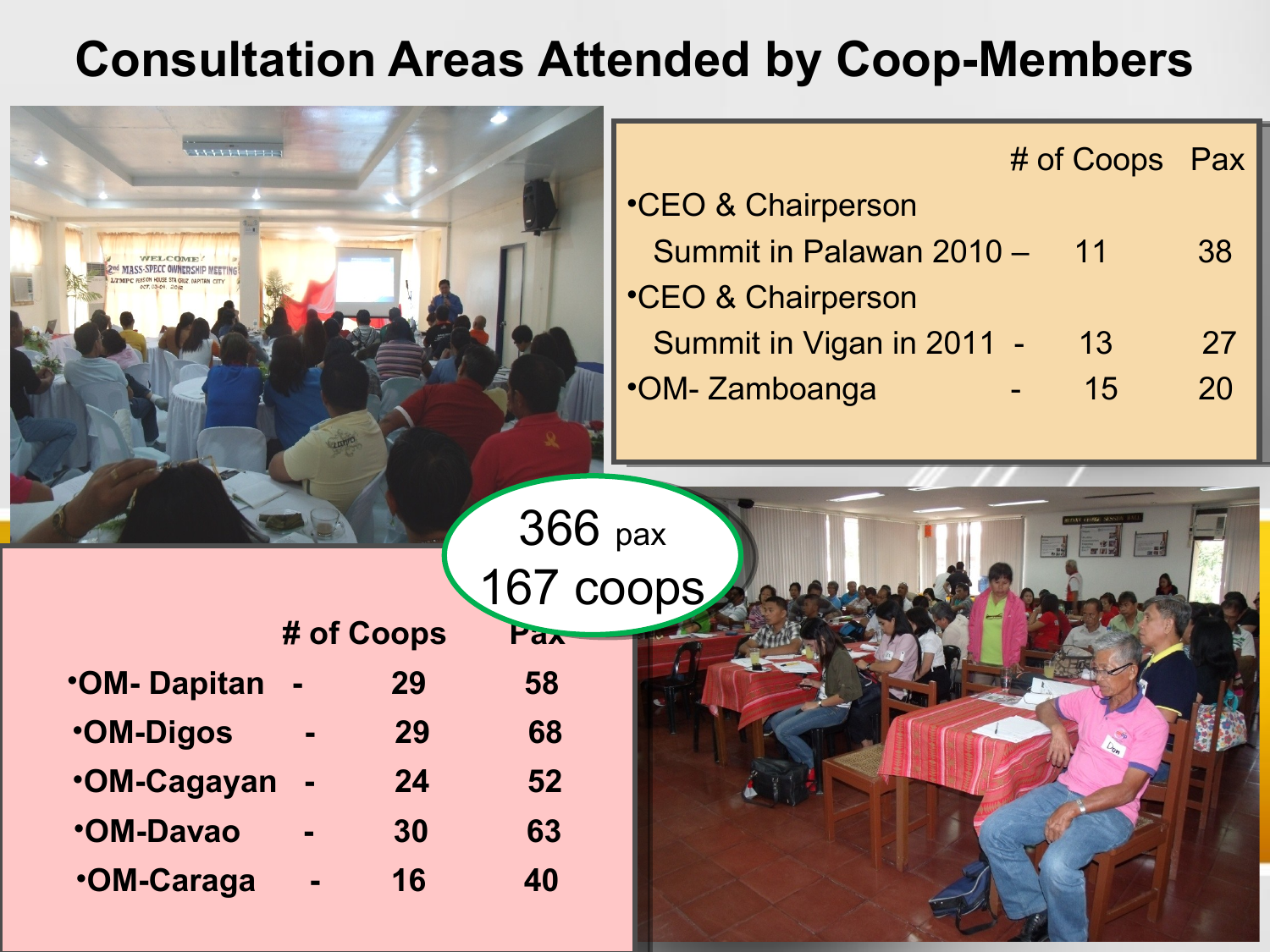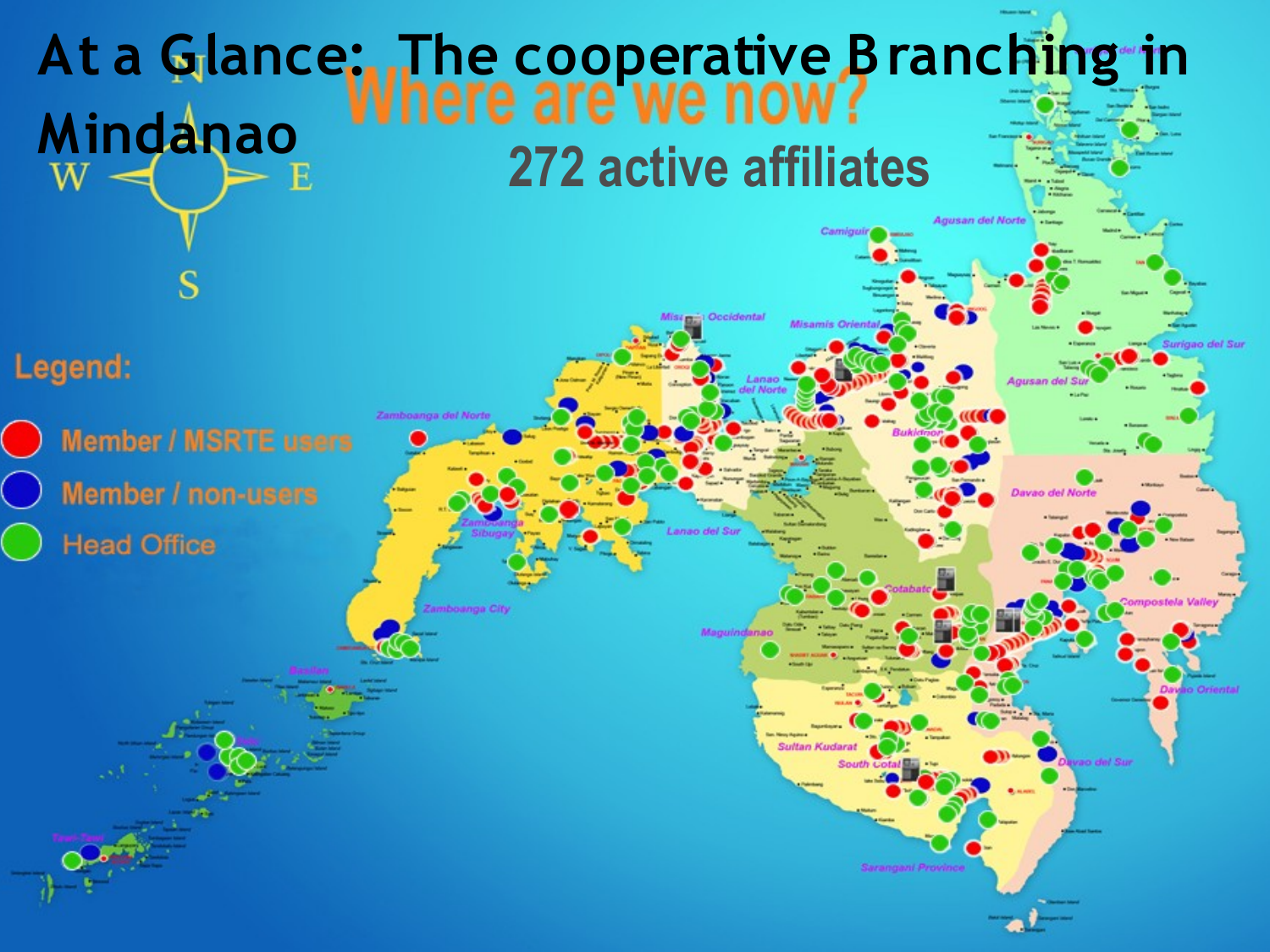## At a Glance: The cooperative branching in Mindanao

## **Branches of** Butuan **different coops are established in**

Cotabato.

**cities, municipalities and towns, co-existing**

Caraga

*Pavac*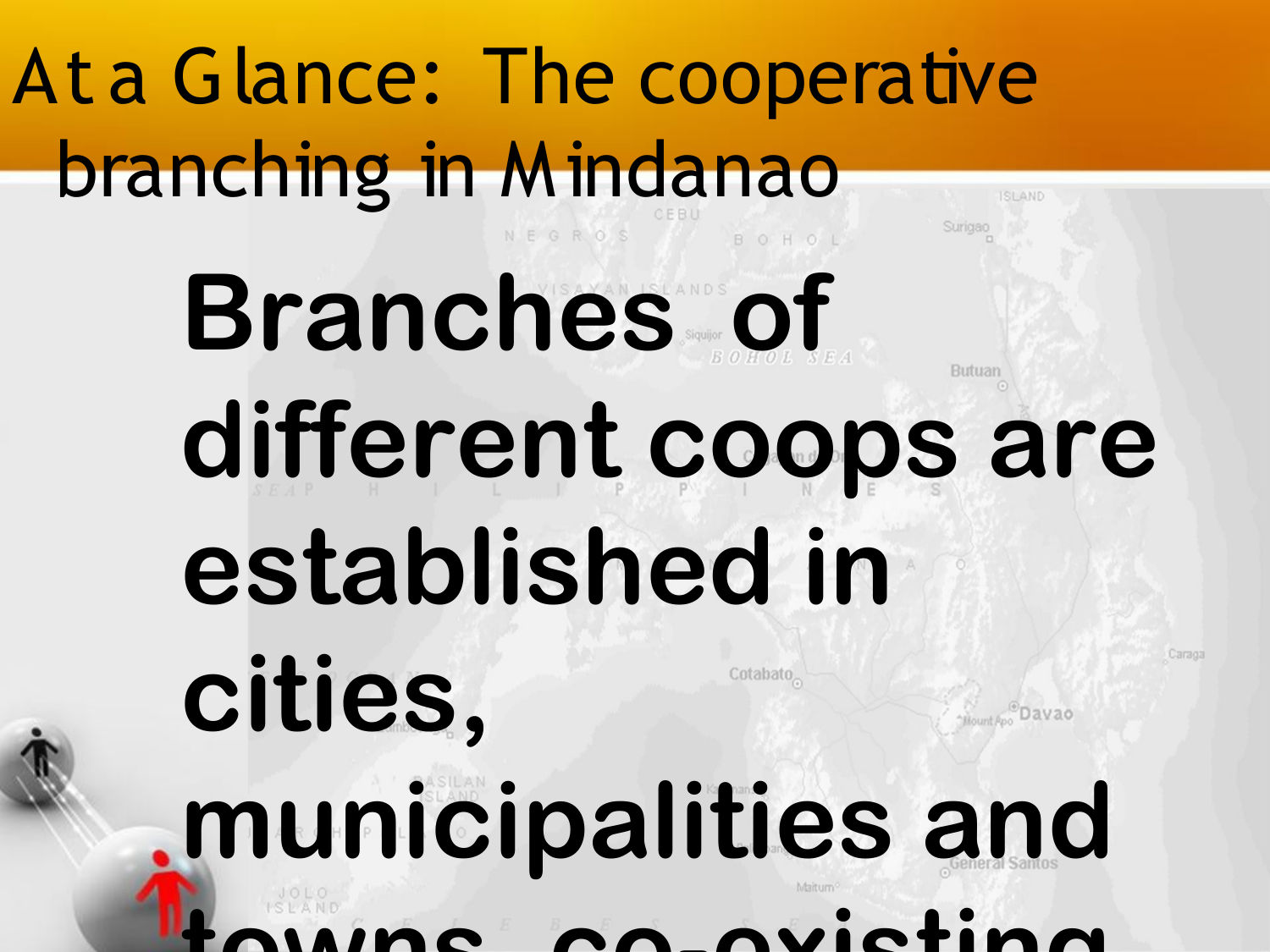#### Sample Very Site of Branches of Branches BUKI NOOL FILARIA LADIO HILARIA BUKING BILARIA FILARIA FI Buchidan (Maramag) Mediatrix Multi-Purpose Cooperative Cooperative Cooperative Cooperative Cooperative Cooperative Cooperative Cooperative Cooperative Cooperative Cooperative Cooperative Cooperative Cooperative Cooperative Bukidnon (Maramag-Main Office) Maramag Community Credit Cooperative

 $\mathcal{B}$ ukidnon (Malaybalay) Mediatrix Multi-Purpose Cooperative

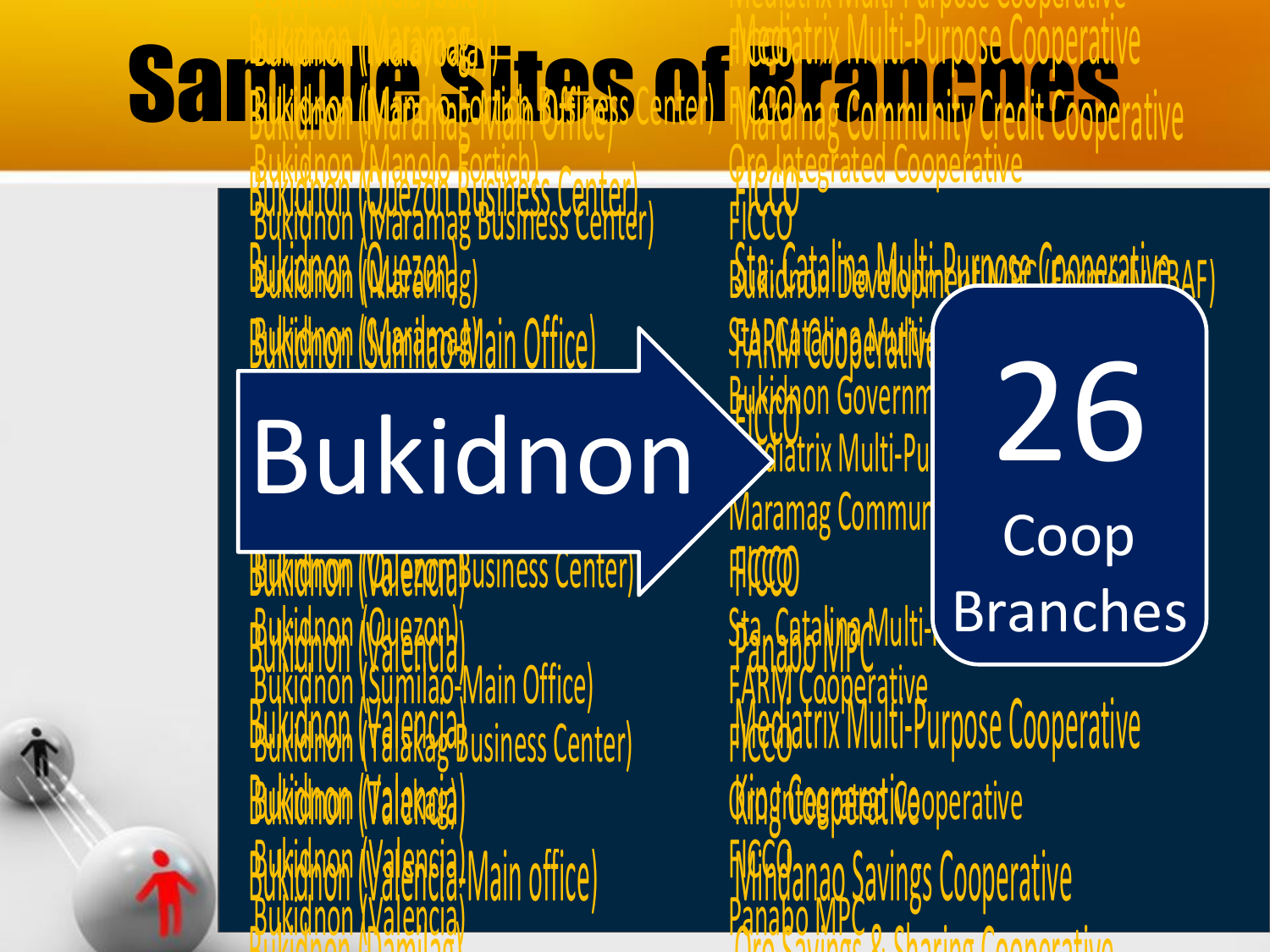## Sample Sites of Branches

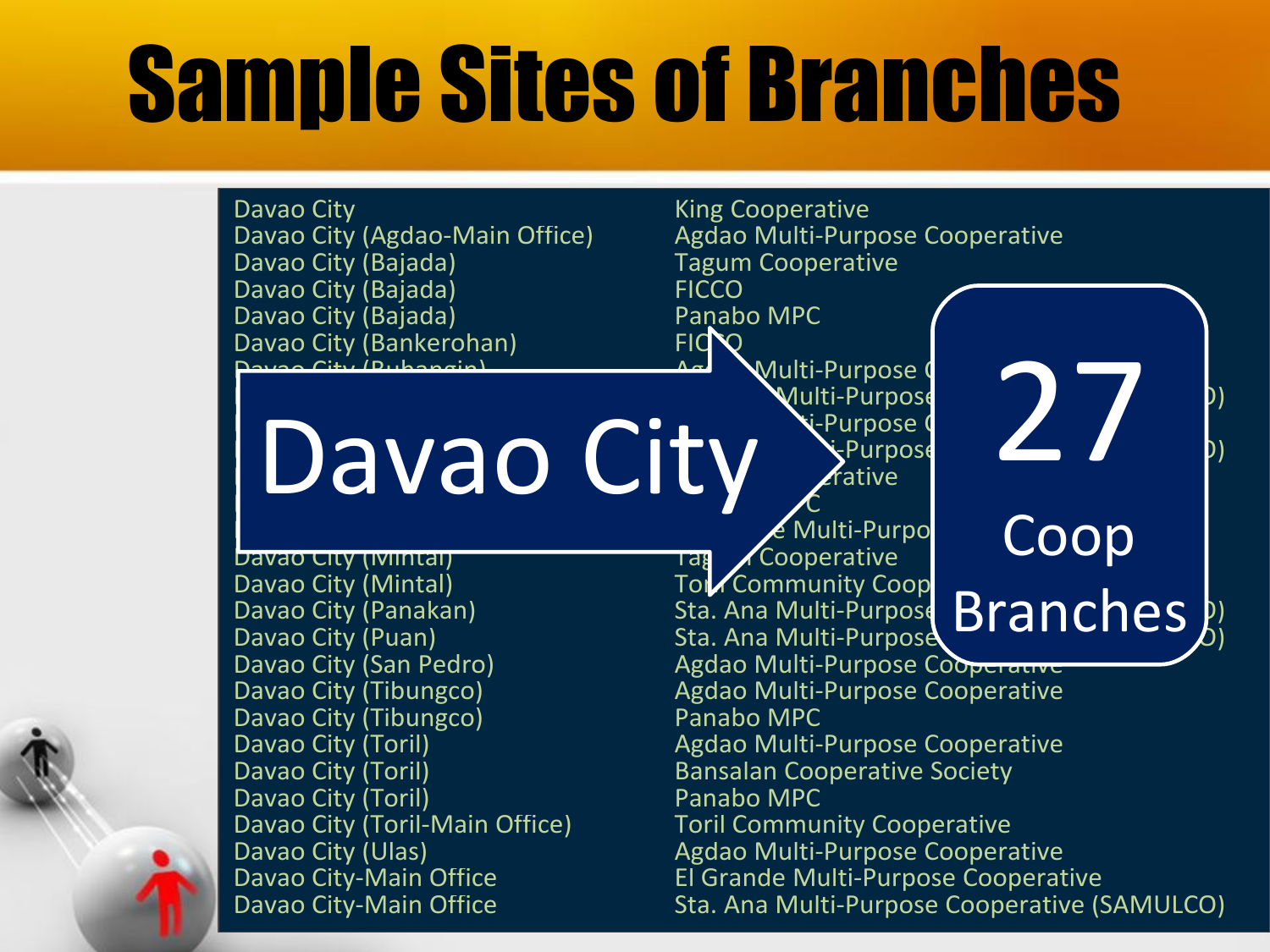# **Sample Sites of Branches**

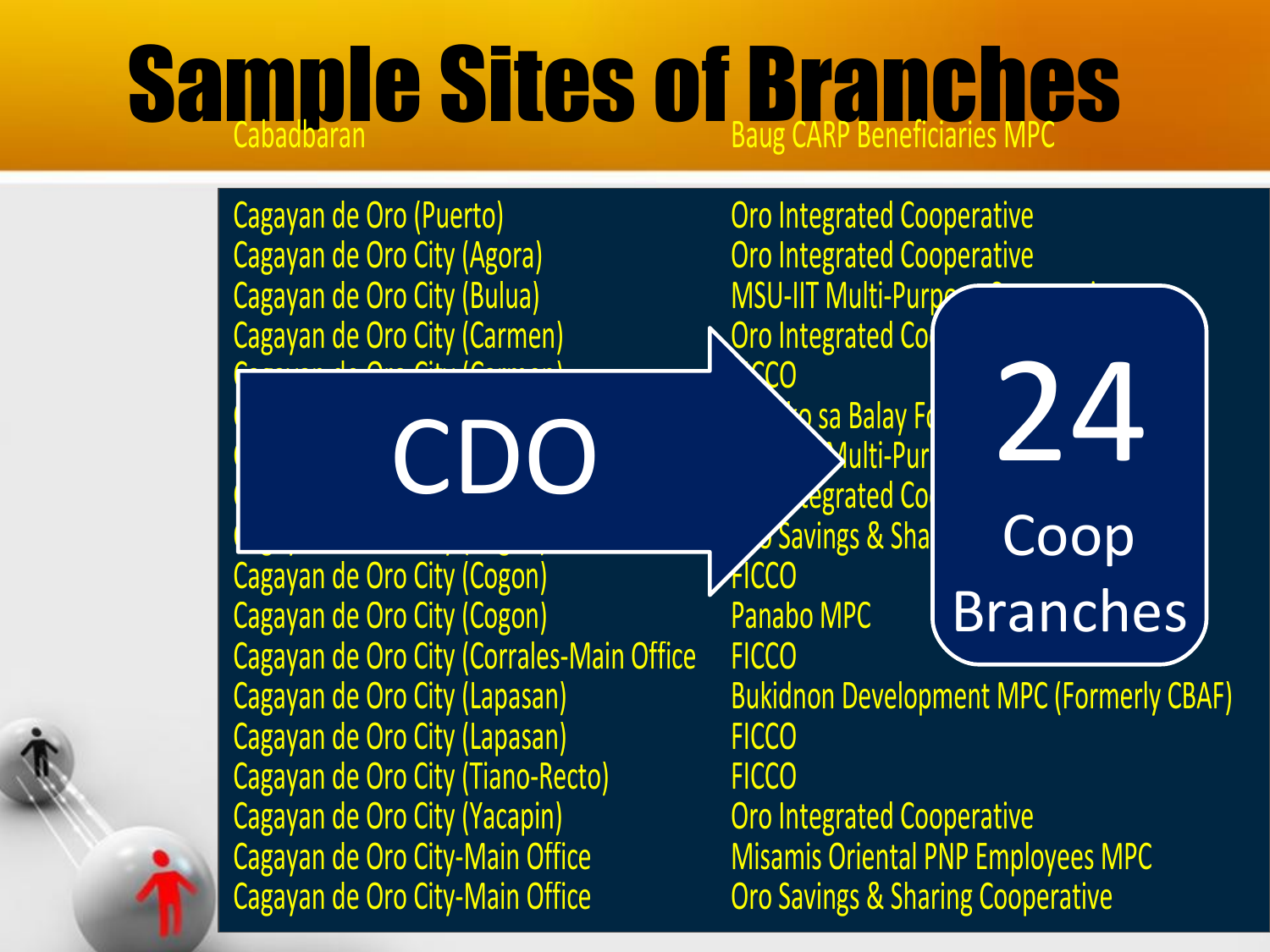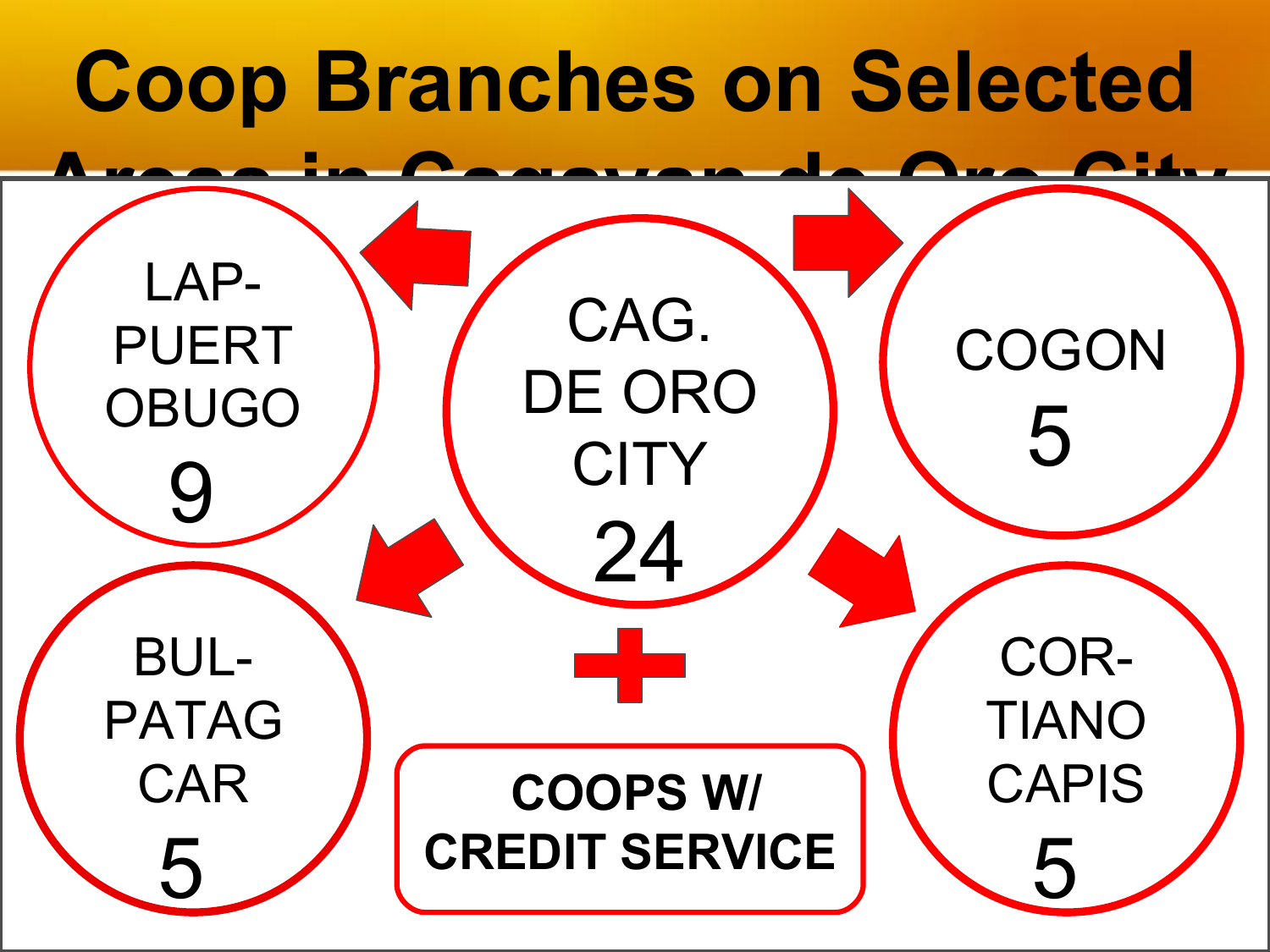# **Multiple memberships are common (i.e. 1 individual becomes a member of different coops); nobody acts on the matter**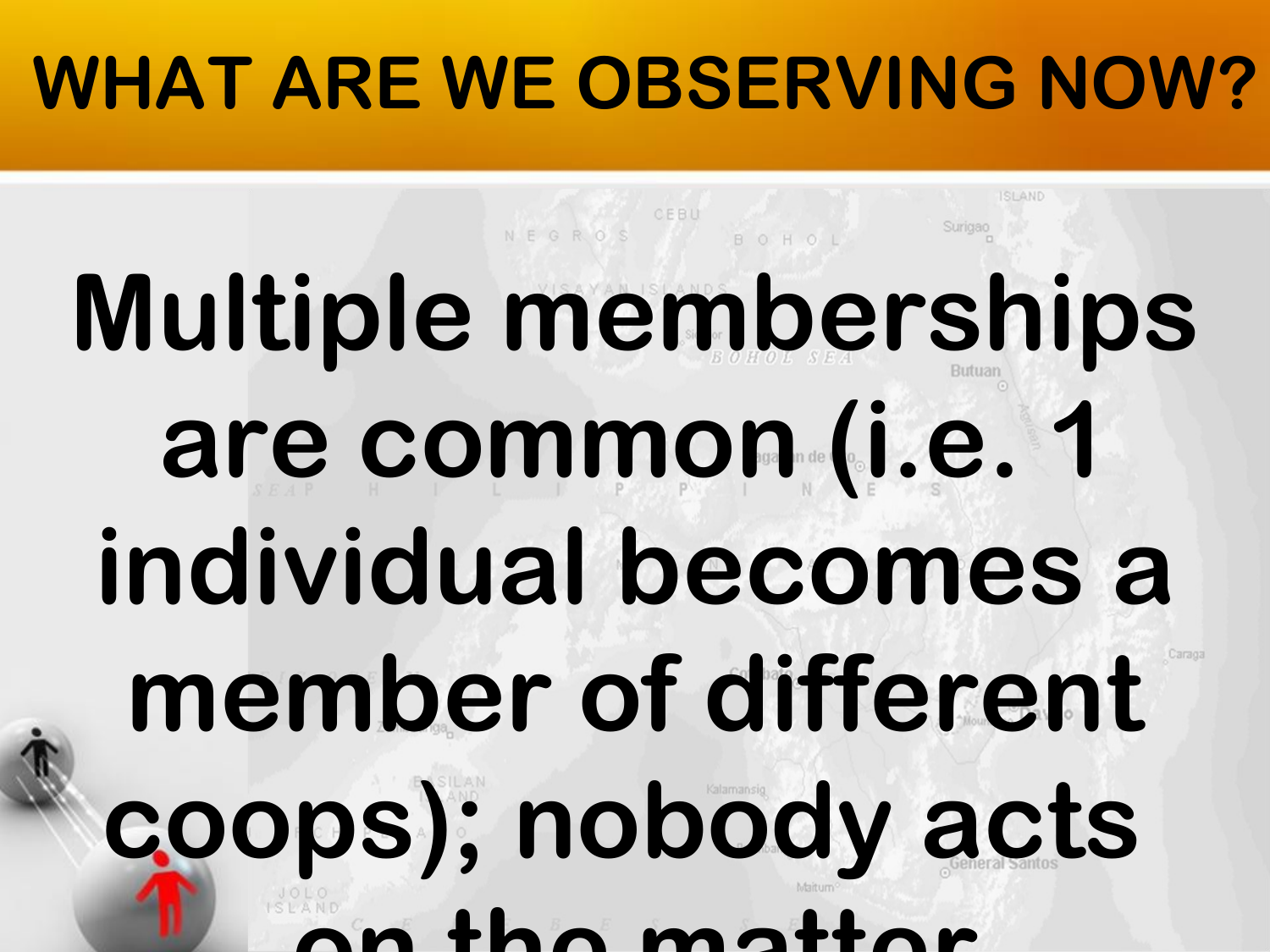### **Past due borrowers:**

VISAYAN ISLANDS

 $B$  O HOL SEA

### **c.take another loan from other**

P  $|p\rangle$ **coops; d.leave the coop and transfer** 

**\*lack of systemic verification,** 

**to other coops**

Cotabato

Mount Apo Davao

**ISLAND** 

Surigao

**Butuan** 

Palimbang

General Santos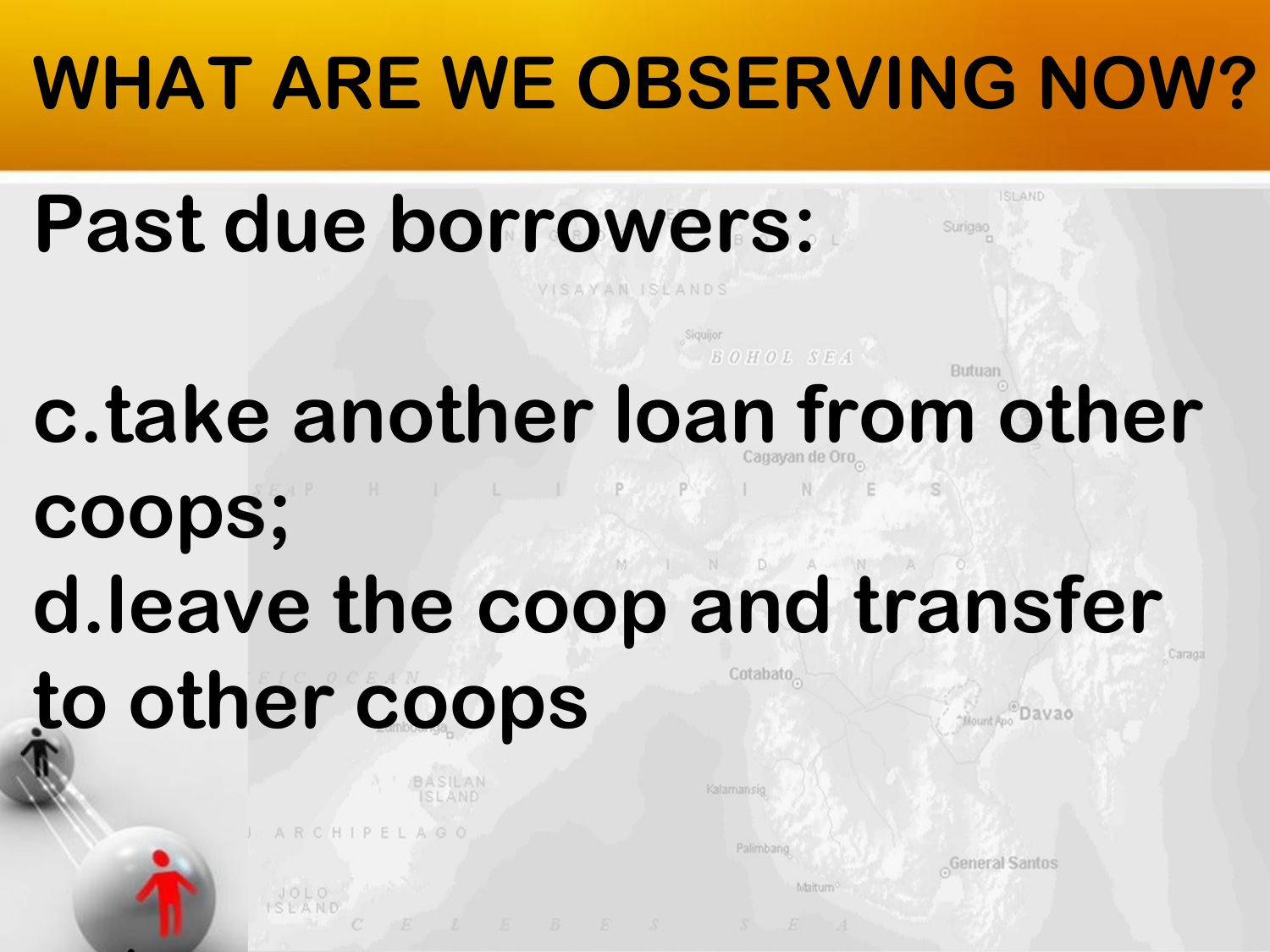#### **ISLAND** NEGROS CEBU BOHOL Surigao VISAYAN ISLANDS  $B$  OHOL SEA **Butuan Many coops experience losses; millions of members'**  money are lost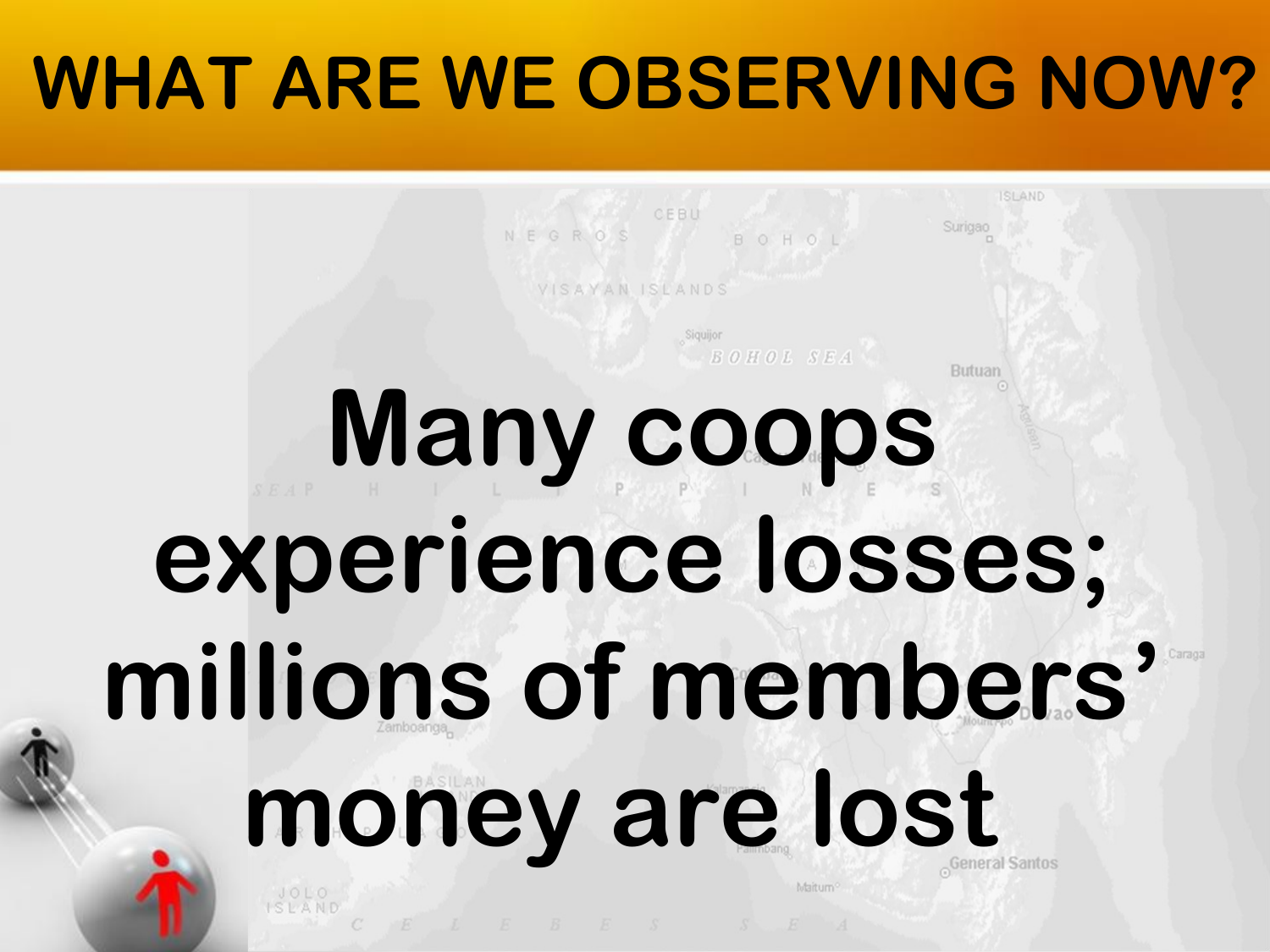# **In the last 4 yrs, more coop branches were opened in Mindanao; the federation has no authority to supervise/ control coop**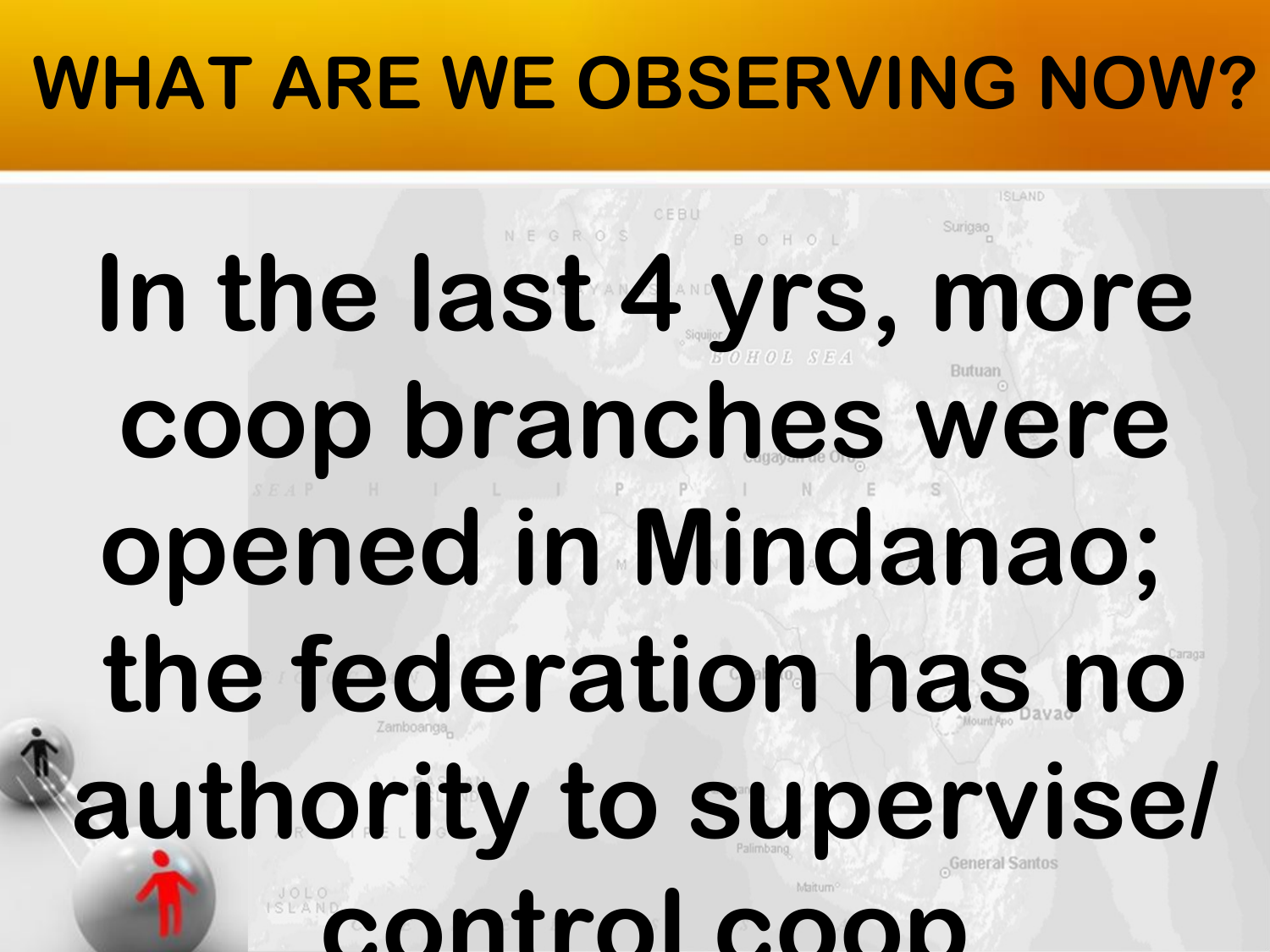CEBU

## **Small coops are struggling and complaining about because of this**  Caraga **development. But no one cares for them.**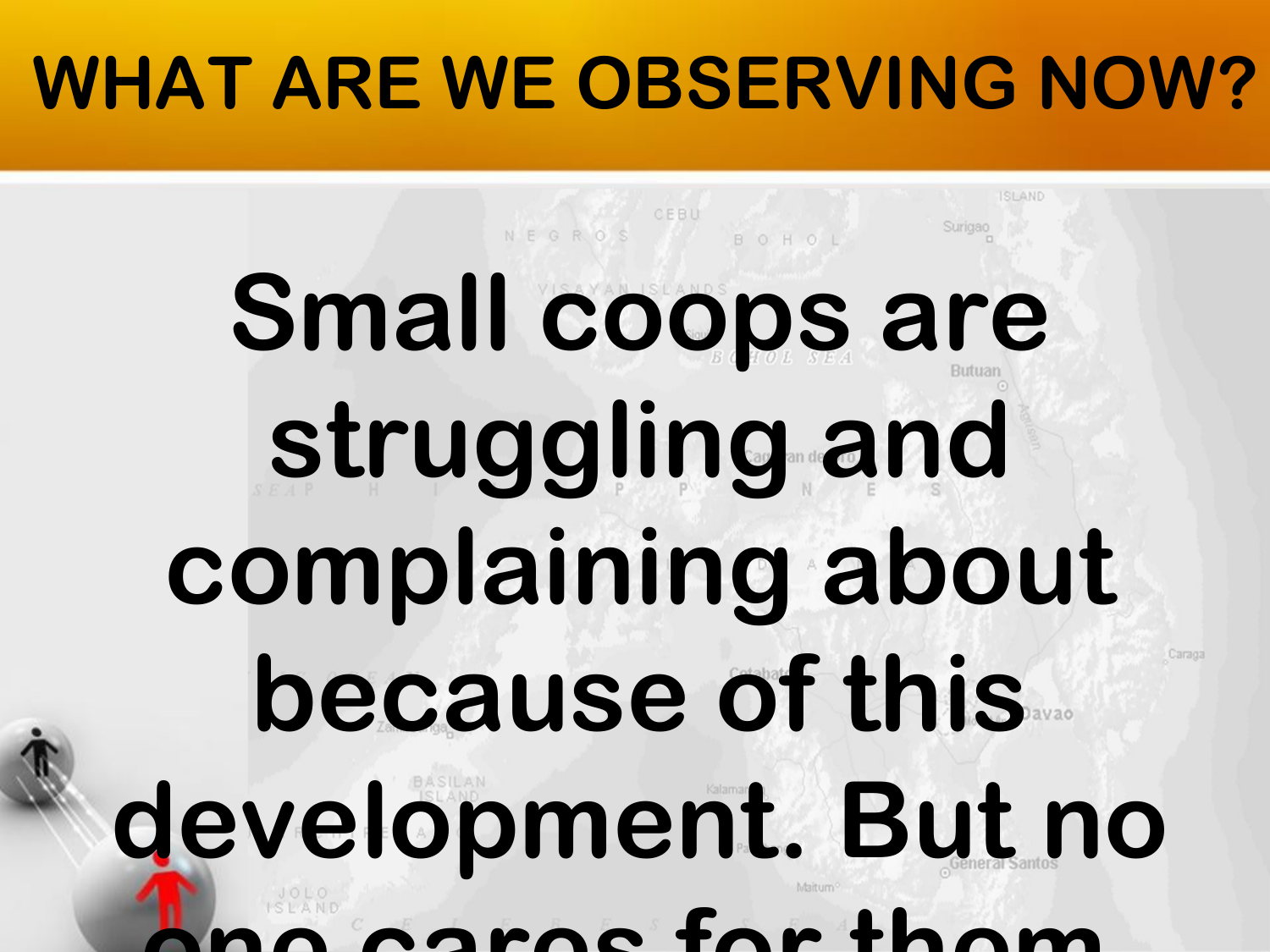CEBU

### BOHO **We seem to forget that if one coop dies, it is the image/ reputation of** Caraga

PERA

Palimbang

General Santos

SLAND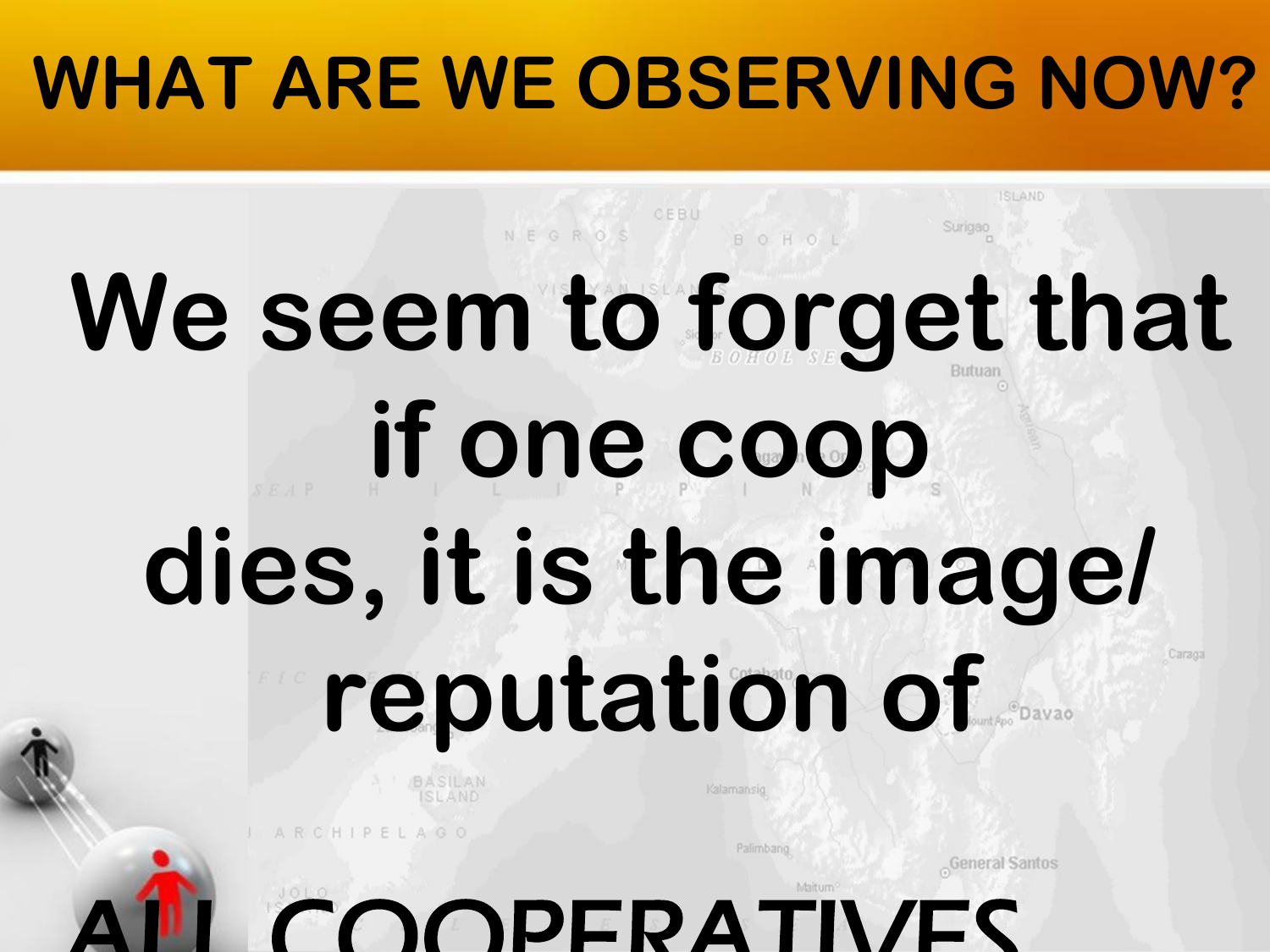#### **MASS-SPECC as a federation of 272 primary coops proposes the adoption of:**

## **DRAFT CODE OF ETHICS IN COOPERATIVE BRANCHING**

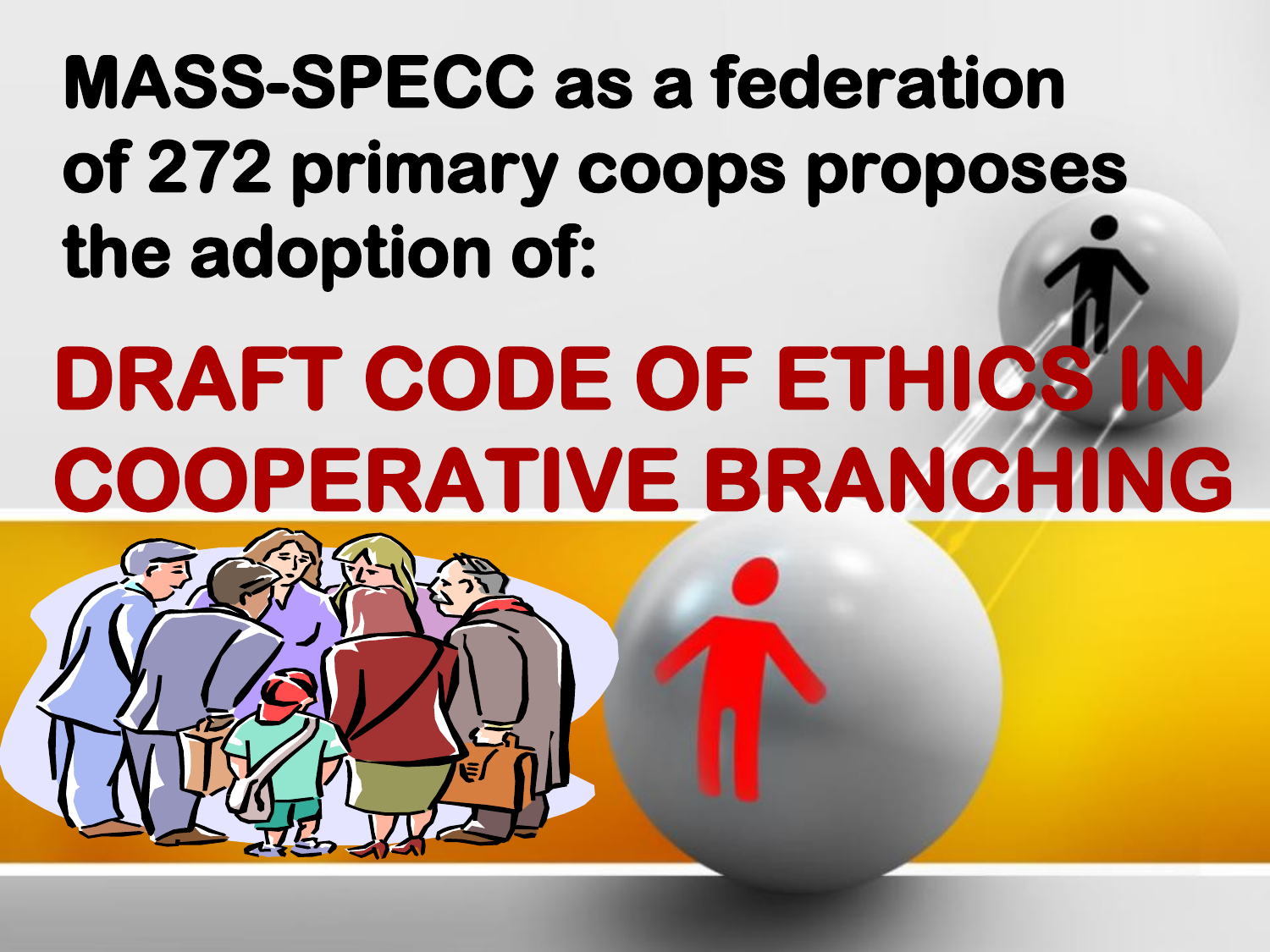# Ethics is defined as:

 $\checkmark$  a set of values that serve to regulate behavior to ensure harmony between people. (Desjardins) fundamentally rooted in what

people believe to be GOOD or BAD and RIGHT or WRONG (Dictionary)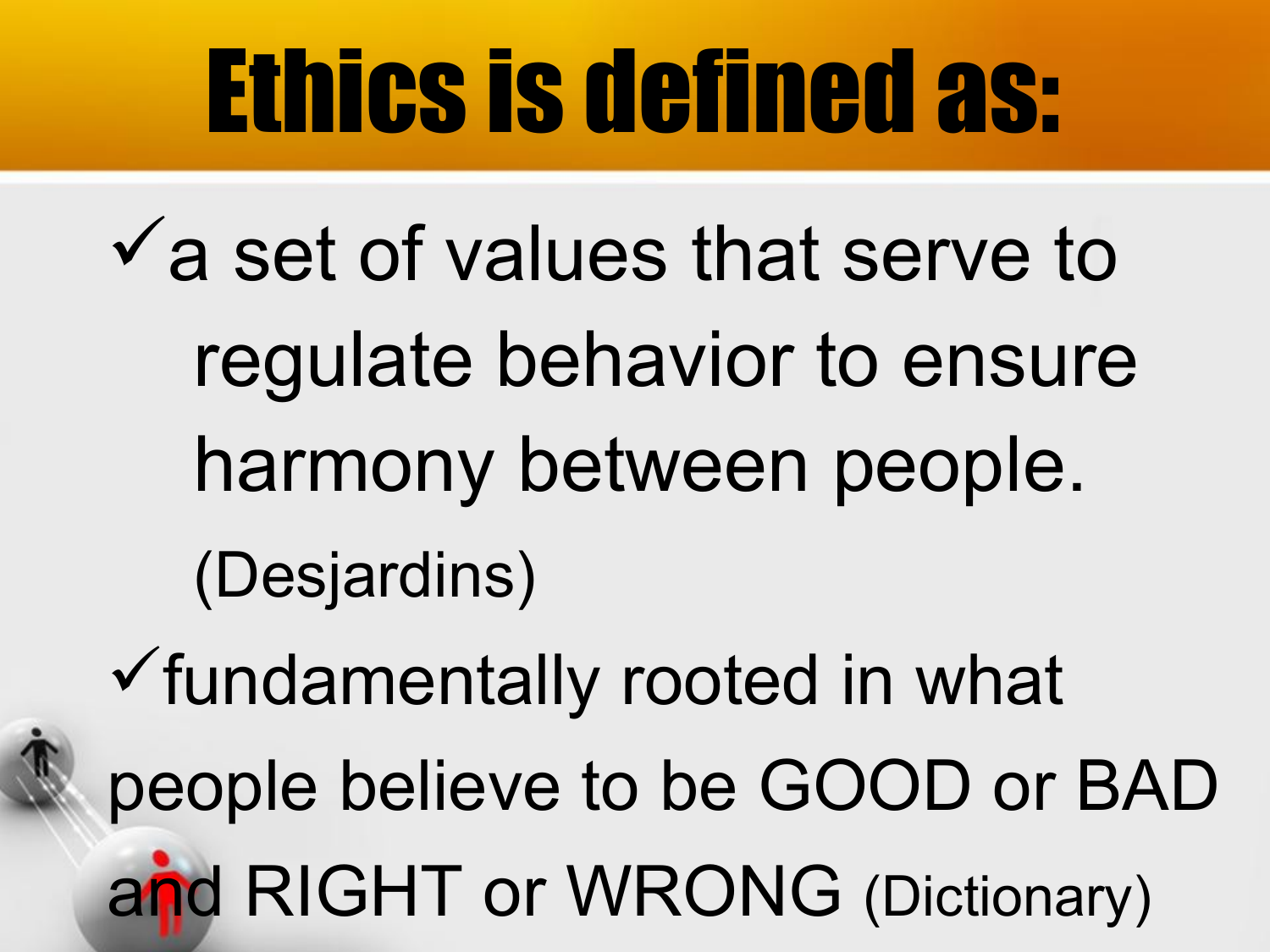# **Code of Ethics**

means of expressing coop's collective commitment to a specific set of standards of conduct while offering guidance on how best to conform to these standards.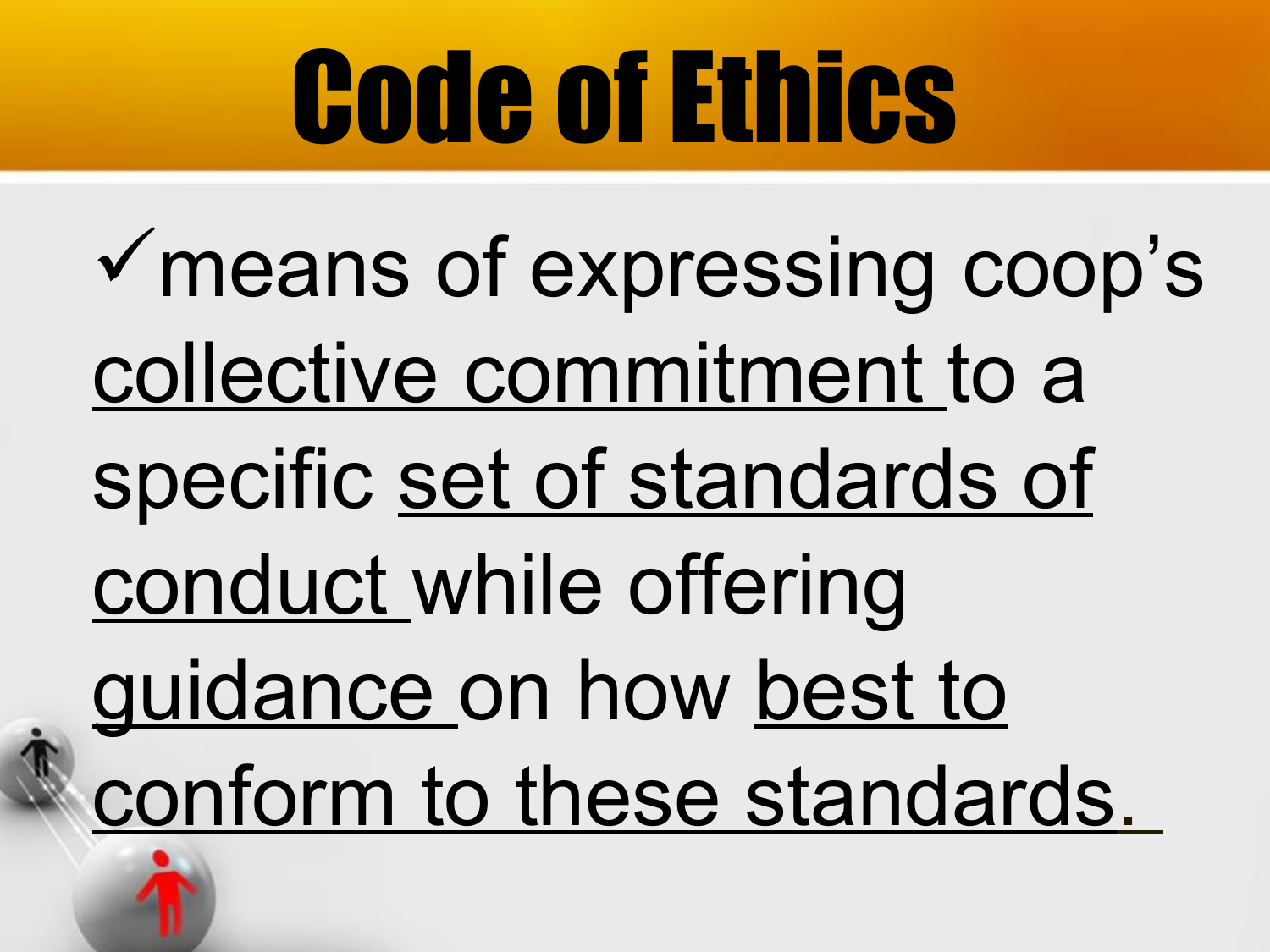# Code of Ethics

## Defines how cooperatives expect and require people concerned to resolve unethical behaviors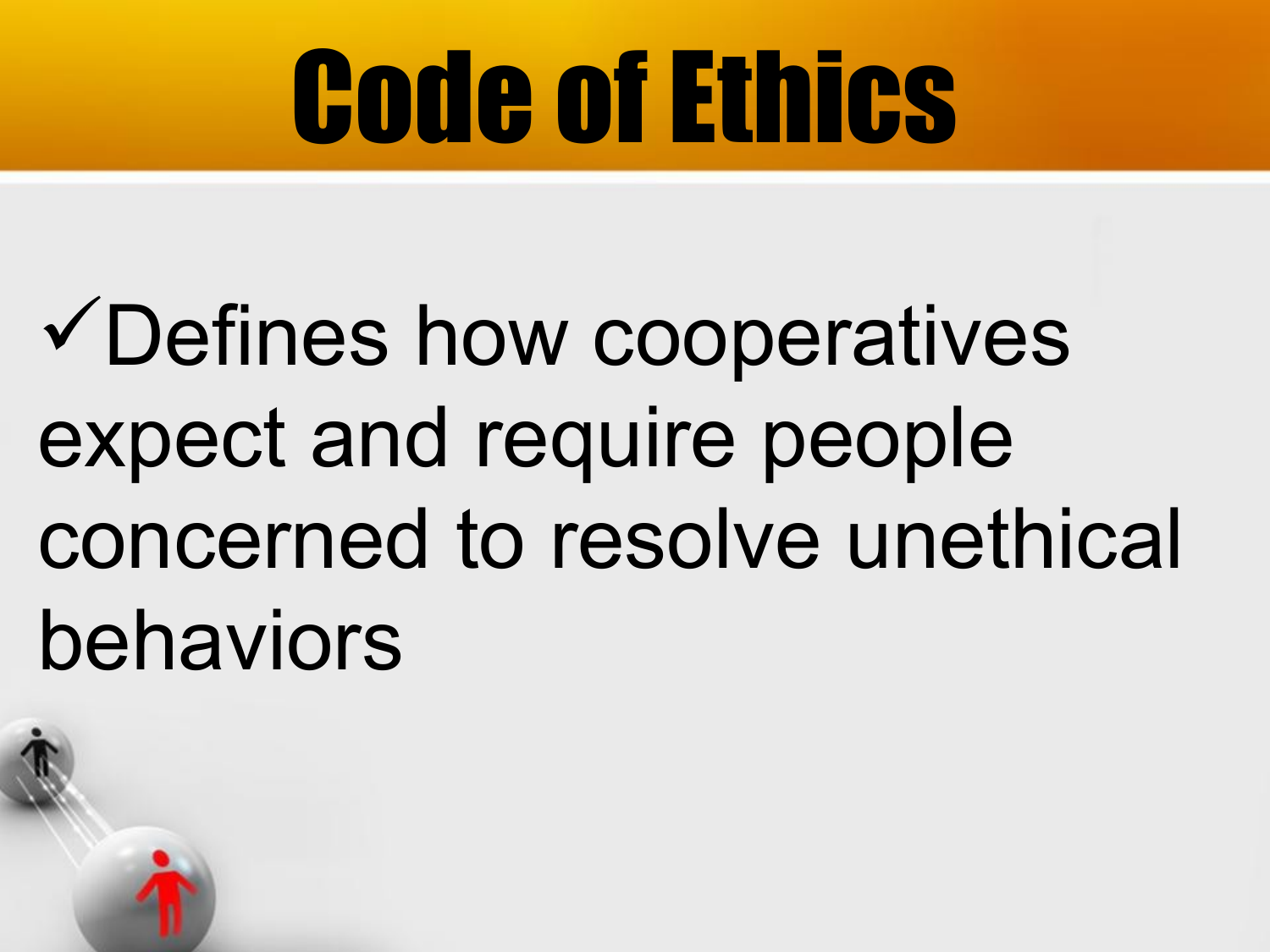**What the Code aims to accomplish for the Coop Movement?**

Protection of interest of cooperatives by preventing exploitative/ unfair practices by other cooperatives

l.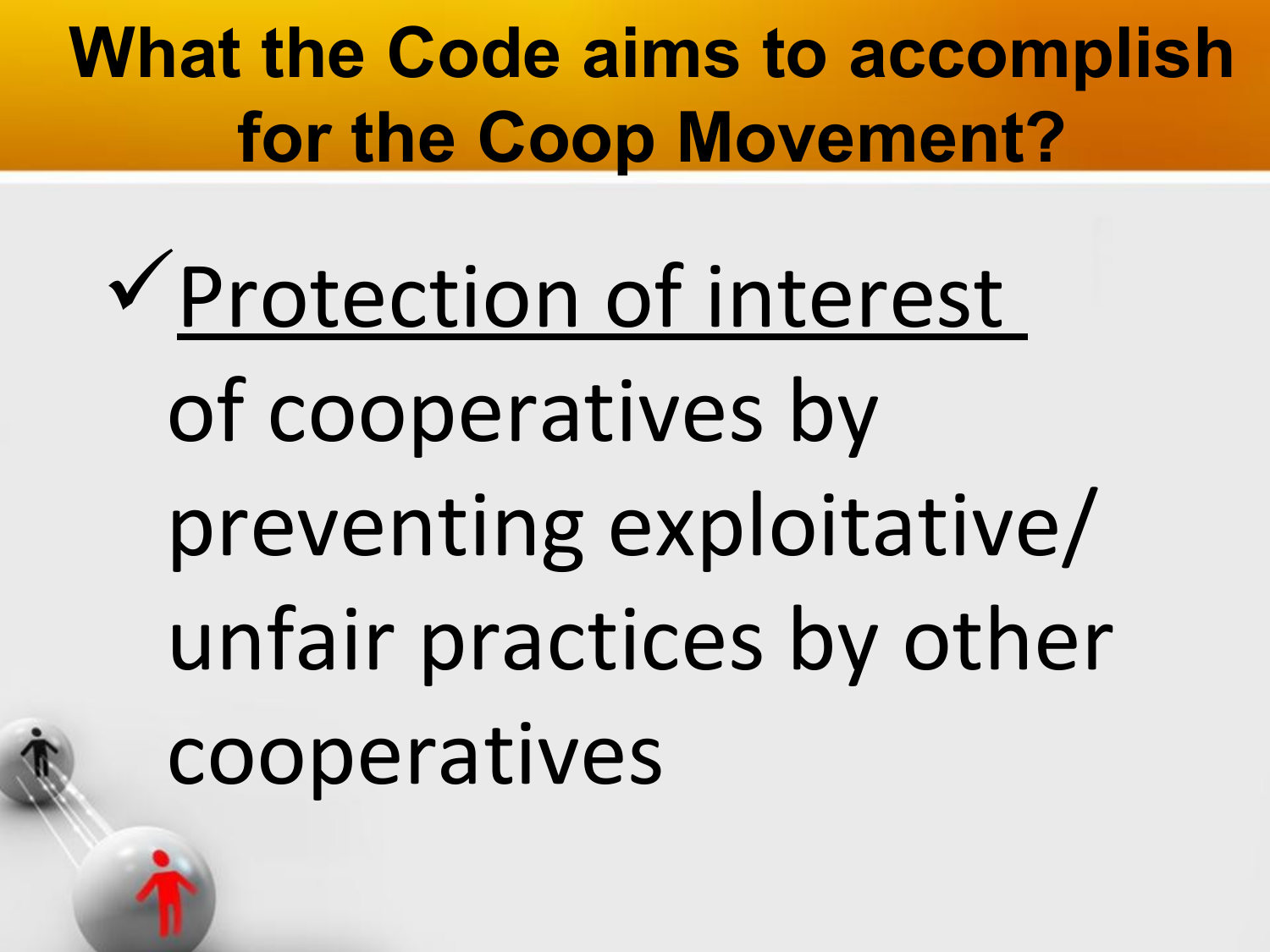**What the Code aims to accomplish for the Coop Movement?**

Ensure themselves that ethical practices are followed by their member cooperatives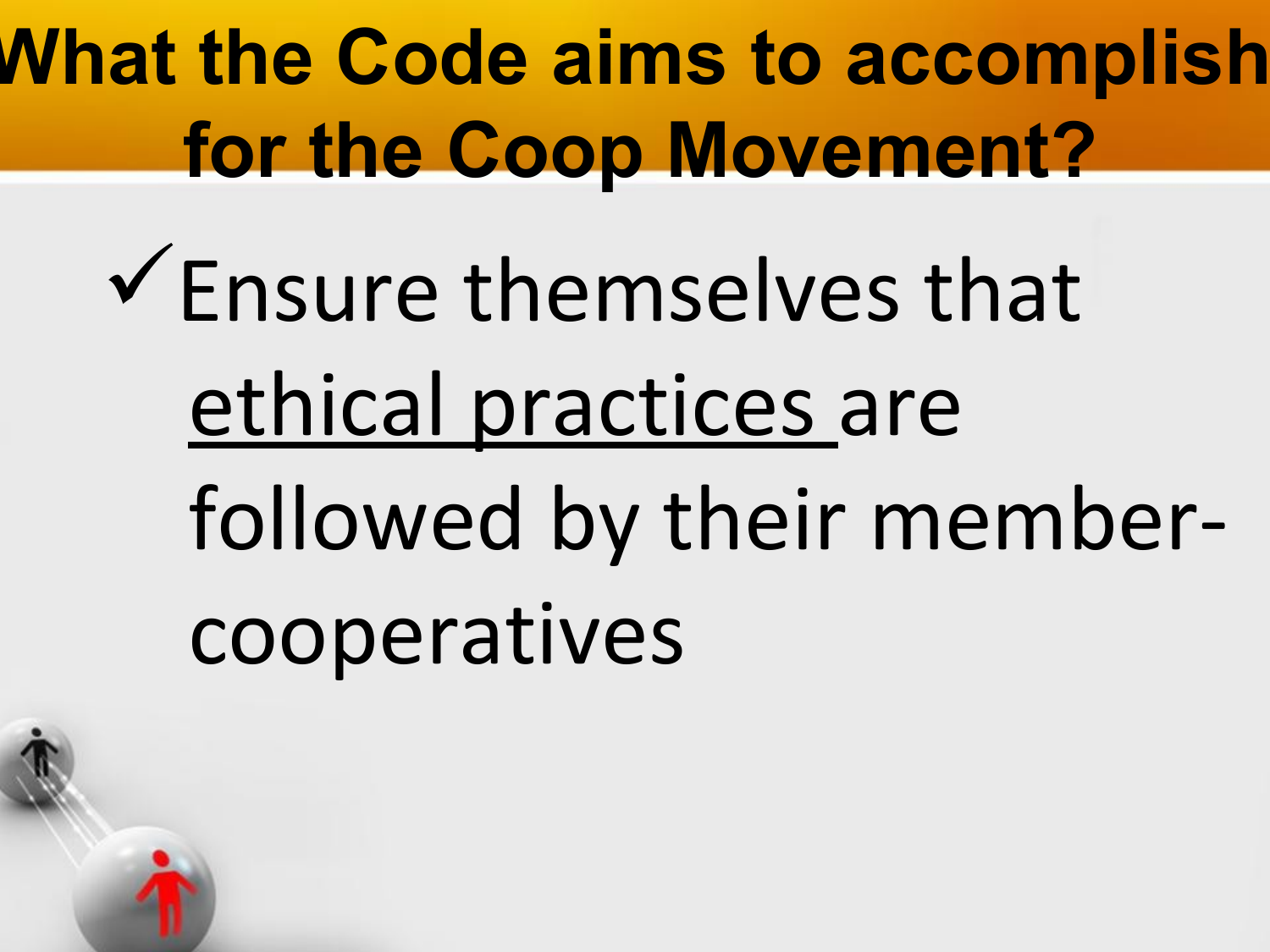What the Code aims to accomplish for the Coop Movement?

# Stability of the coop system and protection of

## members' interest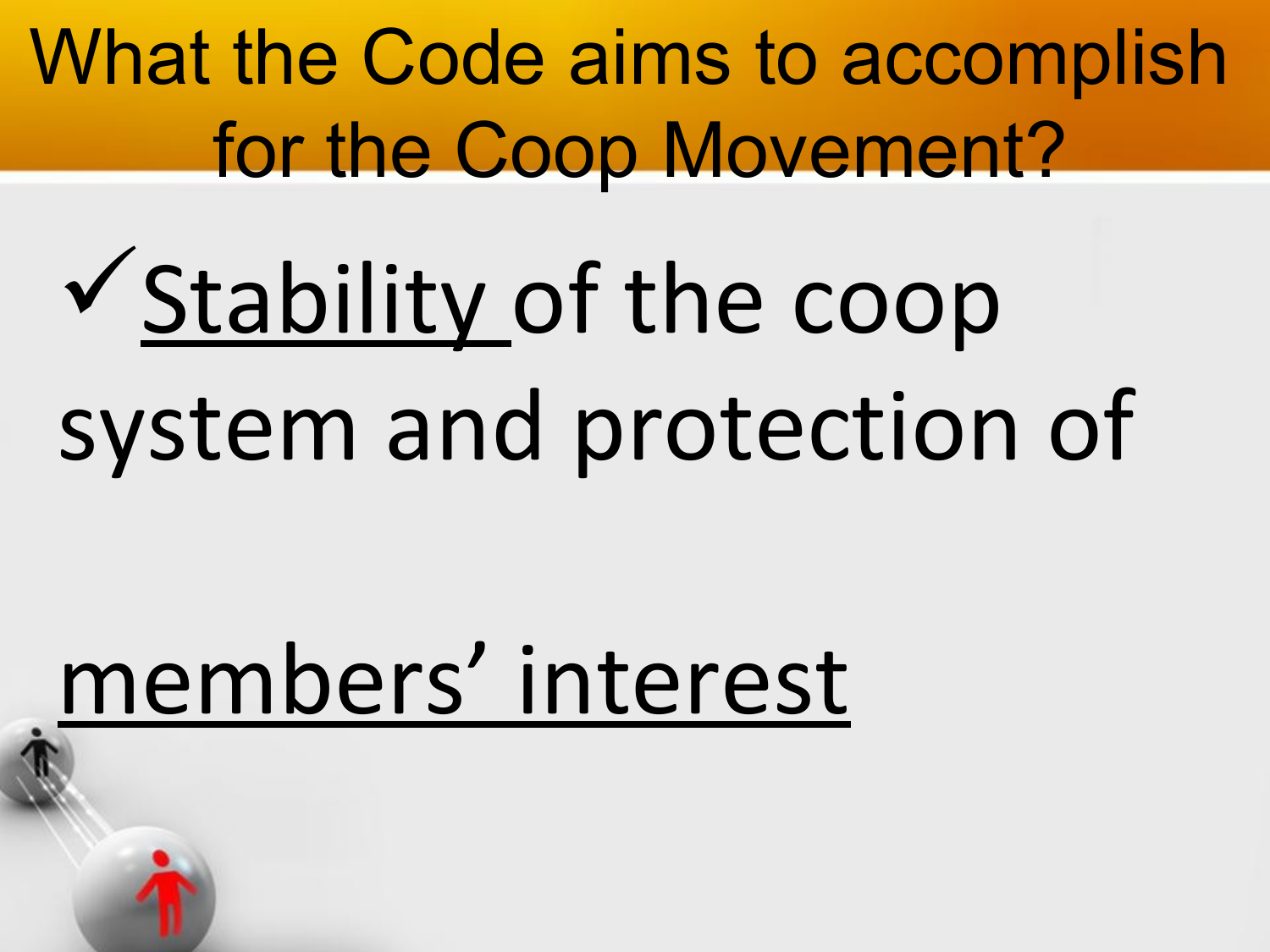- **[Art 1: Fundamental Principles of the Code](E:\Code of Ethics in Branching Presentation\Ethics on Branching PPT by Articles OM Feb 23, 2013 MTRC\Article 1- Principles.ppt) [Art 2: Service as a Primary Motive](E:\Code of Ethics in Branching Presentation\Ethics on Branching PPT by Articles OM Feb 23, 2013 MTRC\Article 2- Service as a Primary Motive.ppt)** Section 1: Operating a Cooperative Branch Section 2: Basic Financial Coop Branch Operations Section 3: Practices on Coop Members' Protection Section 4: Competitive Financial Market Section 5: Membership Recruitment & Development
- ection 6: Reporting to the Network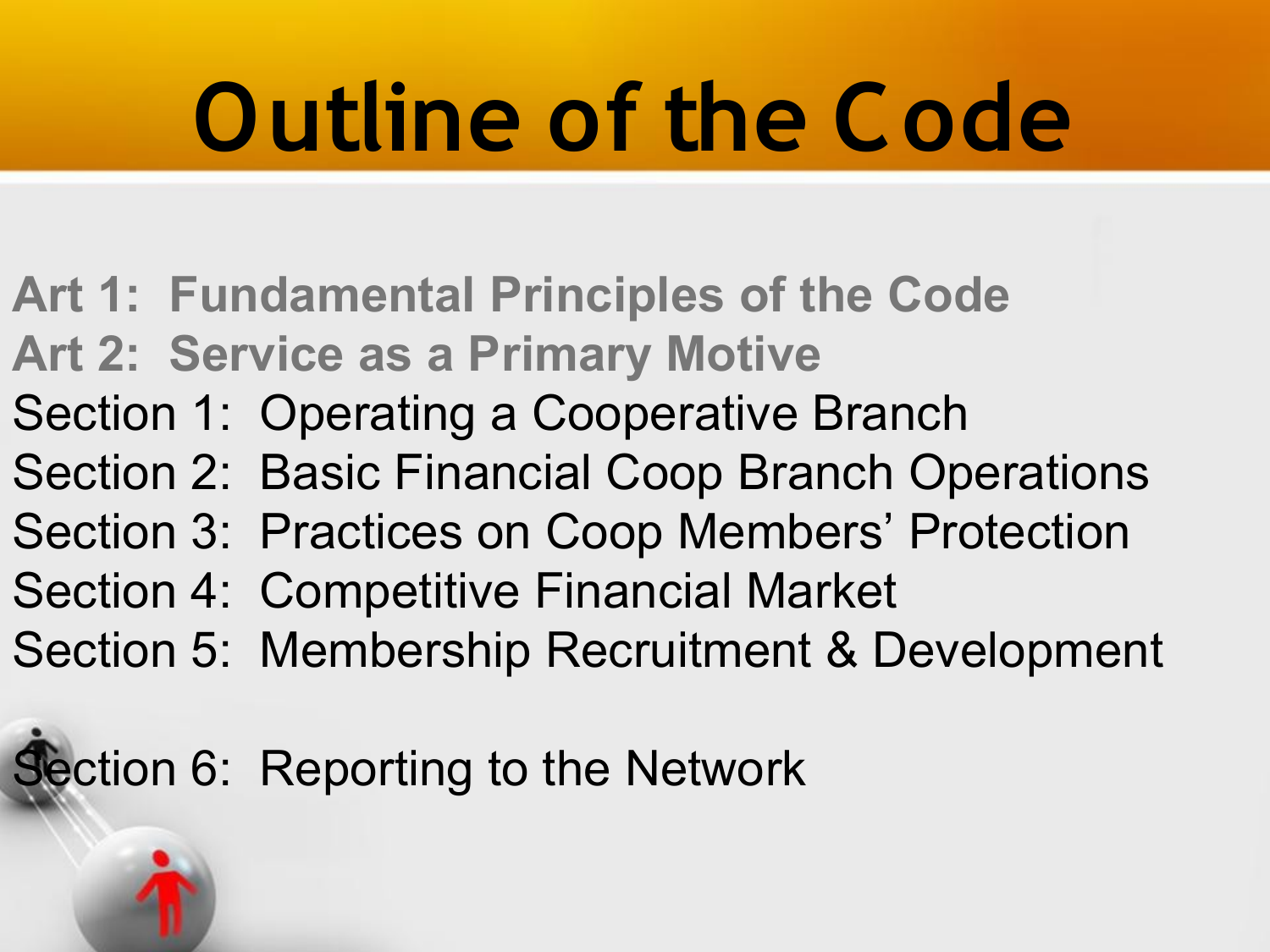**[Art 3: Business as a Subsequent End](E:\Code of Ethics in Branching Presentation\Ethics on Branching PPT by Articles OM Feb 23, 2013 MTRC\Article 3- Business as a Subsequent End.ppt)** Section 7: Collection of Data and Monitoring

#### **[Art 4: Advocating Cooperation](E:\Code of Ethics in Branching Presentation\Ethics on Branching PPT by Articles OM Feb 23, 2013 MTRC\Article 4- Advocating Cooperation.ppt)**

- Section 8: Complementation and Cooperation among Coops
- Section 9: Environmental Protection and Conservation

#### **[Art 5: Faithful Adherence to Laws and Regulations](E:\Code of Ethics in Branching Presentation\Ethics on Branching PPT by Articles OM Feb 23, 2013 MTRC\Article 5- Faithful Adherence to Laws and Regulations.ppt)** Section 10: Compliance of Applicable Laws and **Regulations**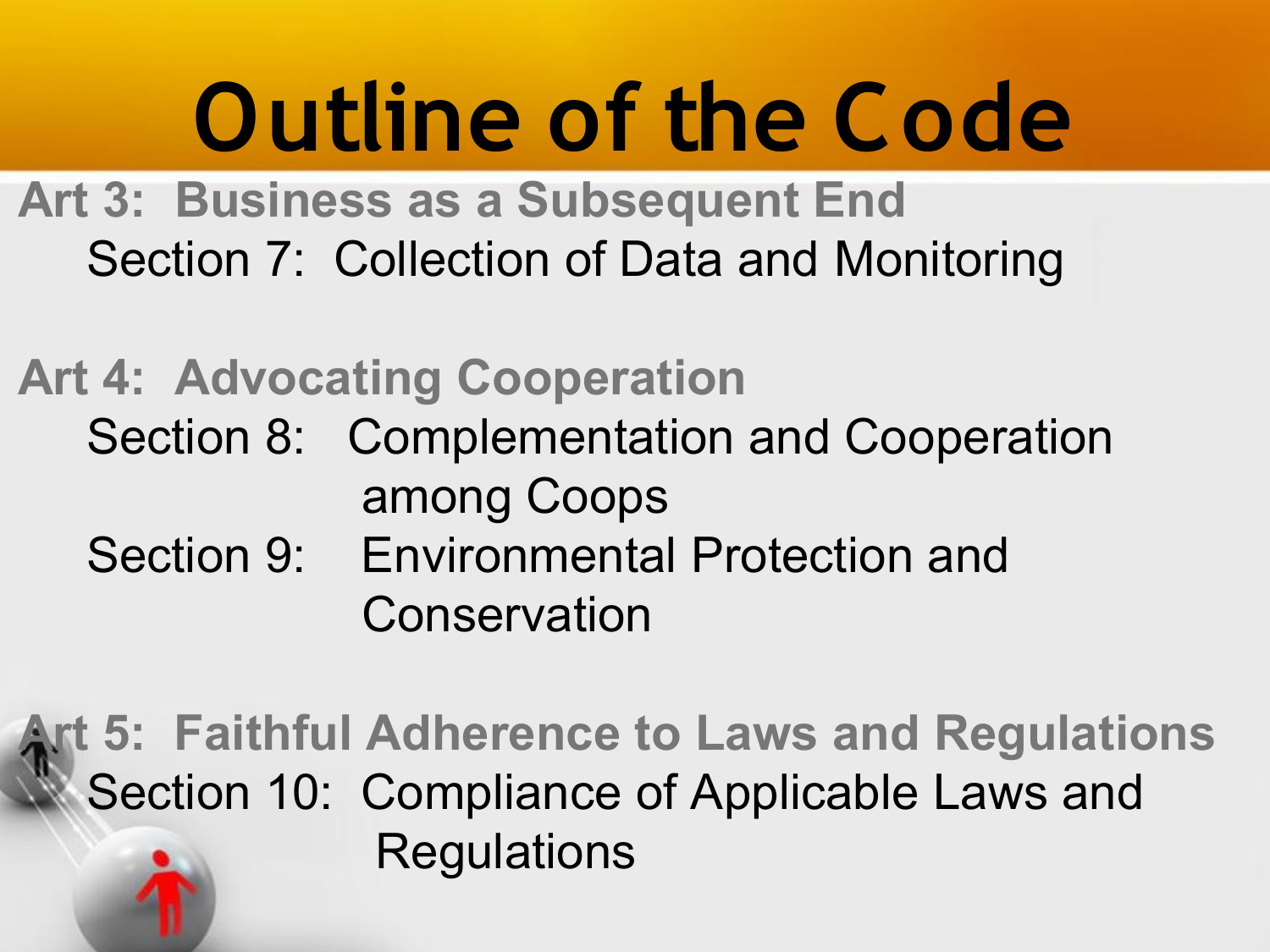**[Art 6: Assessment and Evaluation](E:\Code of Ethics in Branching Presentation\Ethics on Branching PPT by Articles OM Feb 23, 2013 MTRC\Article 6-Assessment and evaluation.ppt)** Section 11: Federation Assessment and Evaluation

#### **[Art 7: Compliance with the Code](E:\Code of Ethics in Branching Presentation\Ethics on Branching PPT by Articles OM Feb 23, 2013 MTRC\Article 7- Compliance with the Code.ppt)** Section 12: Compliance of Member Coops and the Federation

#### **[Art 8: Commitment and Supervision](E:\Code of Ethics in Branching Presentation\Ethics on Branching PPT by Articles OM Feb 23, 2013 MTRC\Article 8- Commitment and Supervision.ppt)** Section 13: Coop's Commitment and Supervision Section 14: Reporting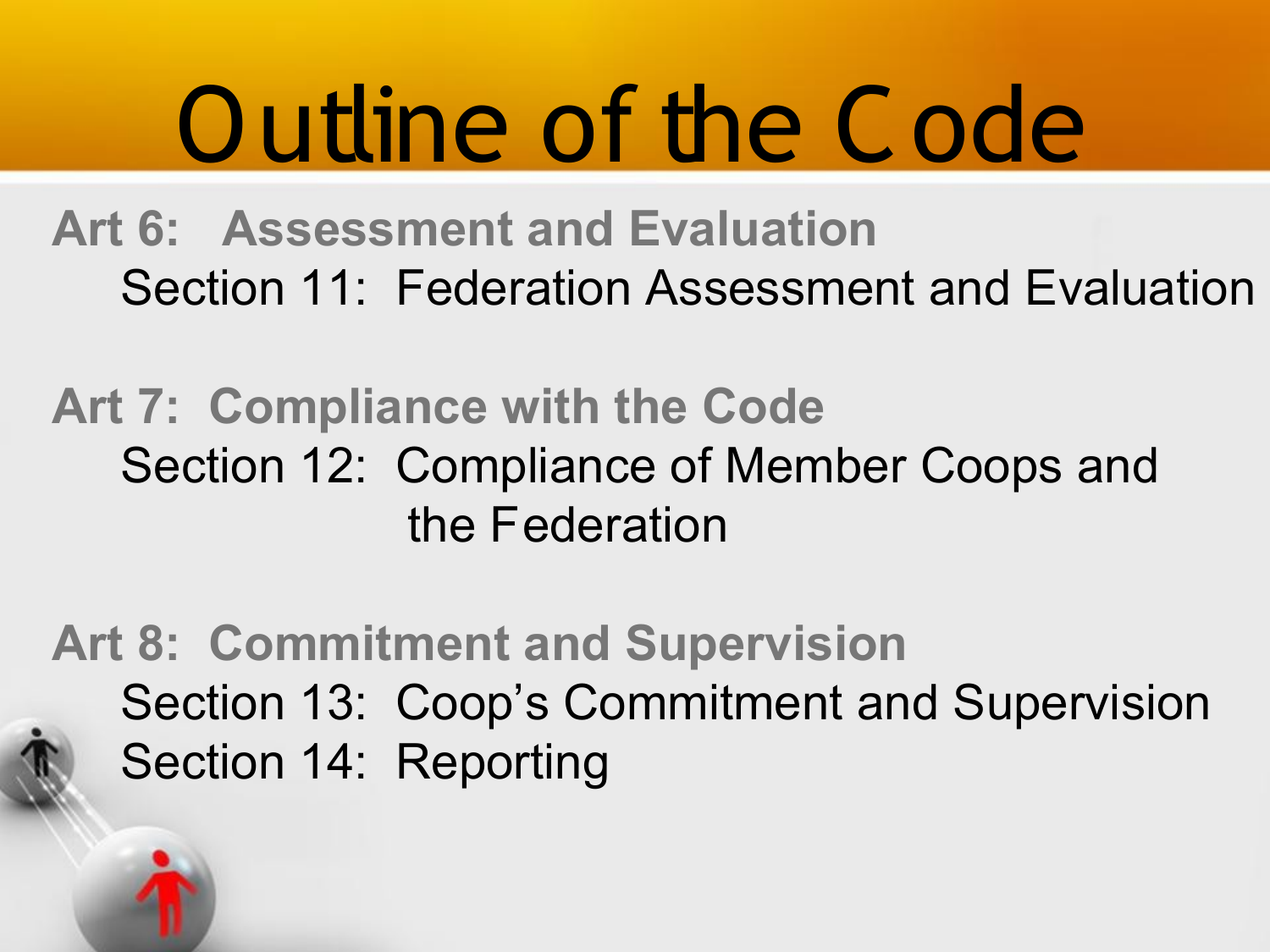#### **[Art 9: Rewards and Recognition](E:\Code of Ethics in Branching Presentation\Ethics on Branching PPT by Articles OM Feb 23, 2013 MTRC\Article 9- Recognition and Rewards.ppt)** Section 15.1 Violations Section 15.2 Reward and Recognition

#### **Art 10: Separability Clause and Affectivity** Section 16: Separability Clause Section 17: Affectivity